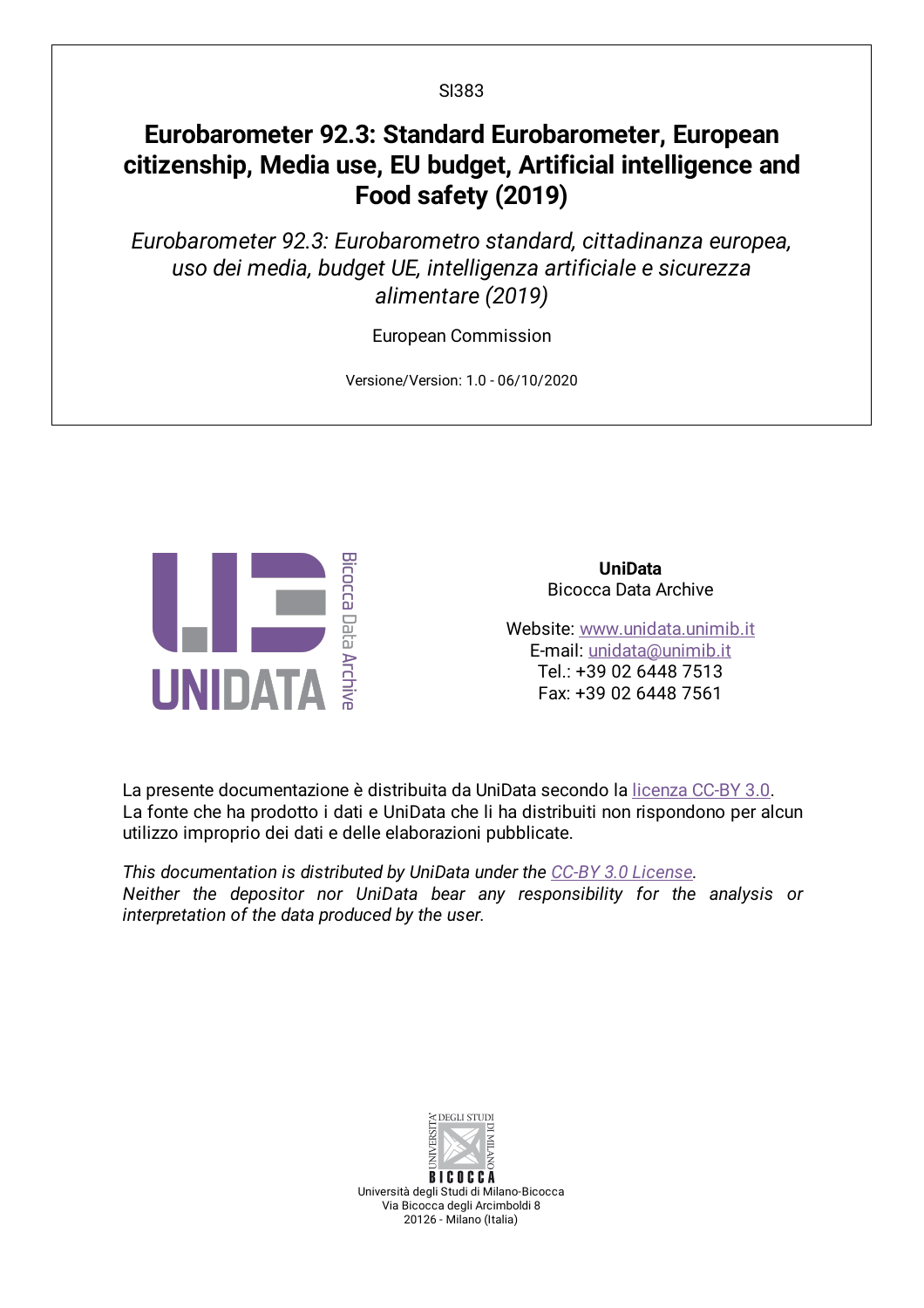

# **GESIS Study number ZA7601 ICPSR Study Number** *[not yet assigned]*

#### **EUROBAROMETER 92.3**

Carried out by Kantar Public Brussels on request of the EUROPEAN COMMISSION, Directorate-General Communication (COMM.A.3.: Media monitoring and Eurobarometer), between November 14 and December 13, 2019.

Archive pre-release, dataset version 1.0.0 as of September 15, 2020

This dataset edition has not yet passed the complete archive processing and documentation, such as complete variable documentation for online data browsing and analysis in ZACAT [\(https://zacat.gesis.org\)](https://zacat.gesis.org/). Basic archival checks have been performed; technical variables, protocol variables and variable labels have been adapted to archive standards for the EUROBAROMETER series.

#### Proposed citation

European Commission, Brussels: Eurobarometer 92.3, November-December 2019. Kantar Public, Brussels [Producer]; GESIS, Cologne [Publisher]: ZA7601, dataset version 1.0.0, doi:10.4232/1.13564

# Survey instruments

For question wording, answer category text, interviewer instructions or question routing, please see the BASIC BILINGUAL QUESTIONNAIRE and the respective national field questionnaires. The basic questionnaire also includes a technical description of this EUROBAROMETER survey.

The national field questionnaires in the different language versions are available through the GESIS Eurobarometer web pages (STUDY PROFILES), the ZACAT online data catalogue, or the Eurobarometer study descriptions in the data holding catalogue (DBK), as soon as all embargos have been lifted, if applicable.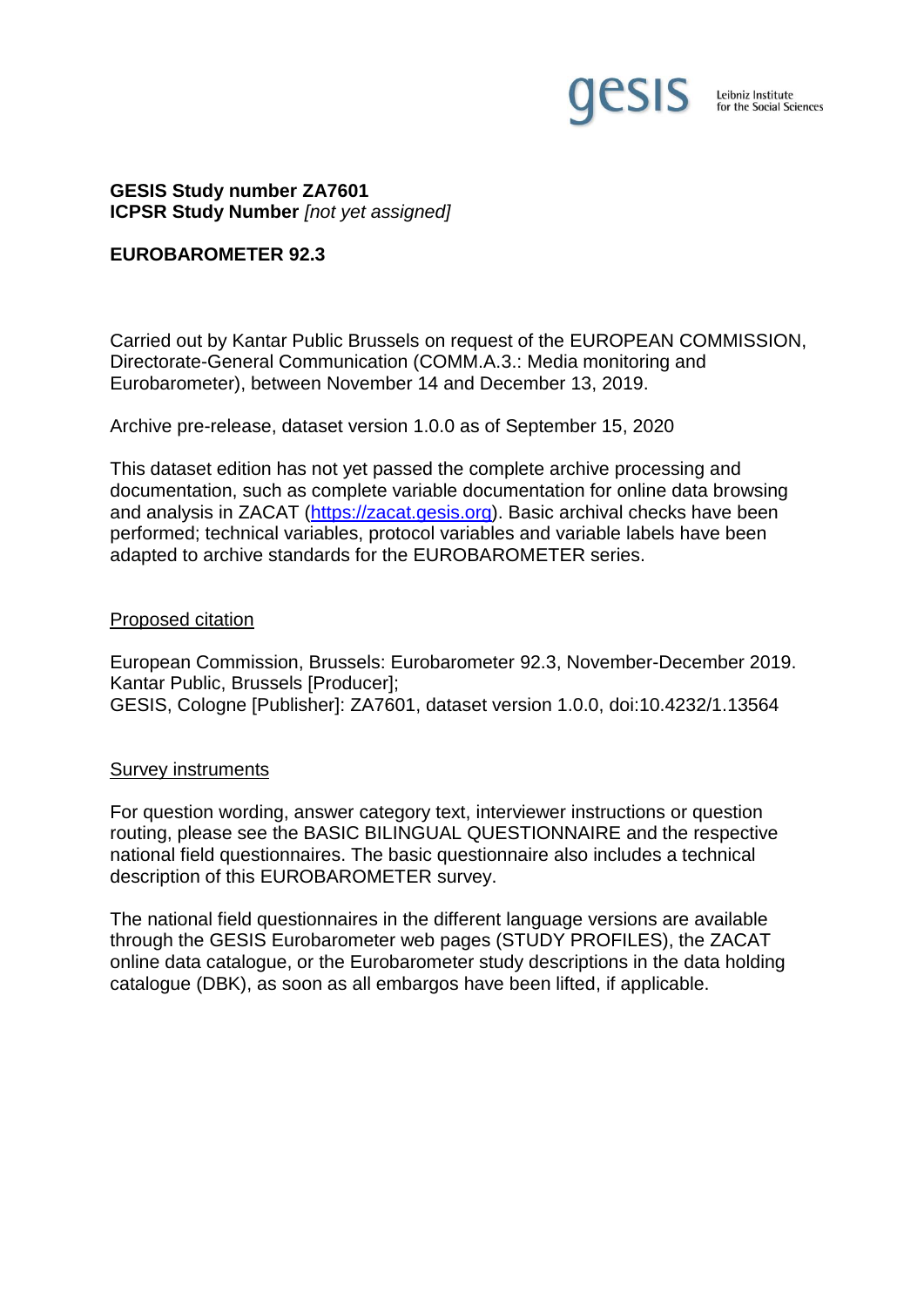# Weighting information

In general the Standard and Special Eurobarometer datasets provide for two types of weighting, a post-stratification weighting and a population size weighting.

For each sample (country or lower level region) through the **post-stratification weighting** procedure a comparison is carried out between the sample composition and a proper universe description. The universe description is made available by the National Survey Research Institutes and/or by EUROSTAT. On this basis a national weighting procedure, using marginal and intercellular weighting, is applied. As such in all countries, minimum sex, age, region NUTS II (basic regions as defined by the EUROSTAT nomenclature of territorial units for statistics), and size of locality are introduced in the iteration procedure. This post-stratification weighting is also referred to as redressement or non-response weighting. A design weight which would adjust for unequal selection probabilities (depending on the household size) is not made available.

The **population size weighting** factor corrects for the fact that most samples are of almost identical size, no matter how large or small the populations are from which they were drawn. These weights ensure that each country as well as each lower level sample (East and West Germany) are represented in proportion to its population size within different country/sample groupings, or according to the historical states of European unification (e.g. founder members, new members, Euro zone) in the case of the EUROPEAN WEIGHTS, or within the whole country in the case of Germany (WEIGHT SPECIAL GERMANY).

The **population size weights** all include the post-stratification weighting factors. The EUROPEAN WEIGHTs adjust each sample in proportion to its share in the total population aged 15 and over of the European Union (formerly European Community) or in accordance with its historical compositions. These adjustments are based on population figures published by EUROSTAT in the Regional Statistics Yearbook. Between Eurobarometer 33 and 54.1 adjustments to the predefined standard sample size is taken into account. In general all samples which do not belong to the respective group of countries/samples under consideration are excluded from calculation.

The application of post-stratification weights is **recommended for descriptive (univariate) analysis**. Meaningful descriptive results for groups of countries or for countries with separate samples (Germany) require population size weighting. Official Eurobarometer reports are always based on weighted data.

The "overall" WEIGHT EXTRA extrapolates the actual universe (population aged 15 and over) for each country or sample. This weight variable integrates all other available weights, but does not reproduce the number of cases in the dataset, but the respective actual population size.

The following weights are provided for Eurobarometer 92.3:

**W1** (WEIGHT RESULT FROM TARGET) reproduces the real number of cases for each country. East and West German samples are weighted separately. This weight in its function corresponds to former NATION WEIGHT II (until EUROBAROMETER 31).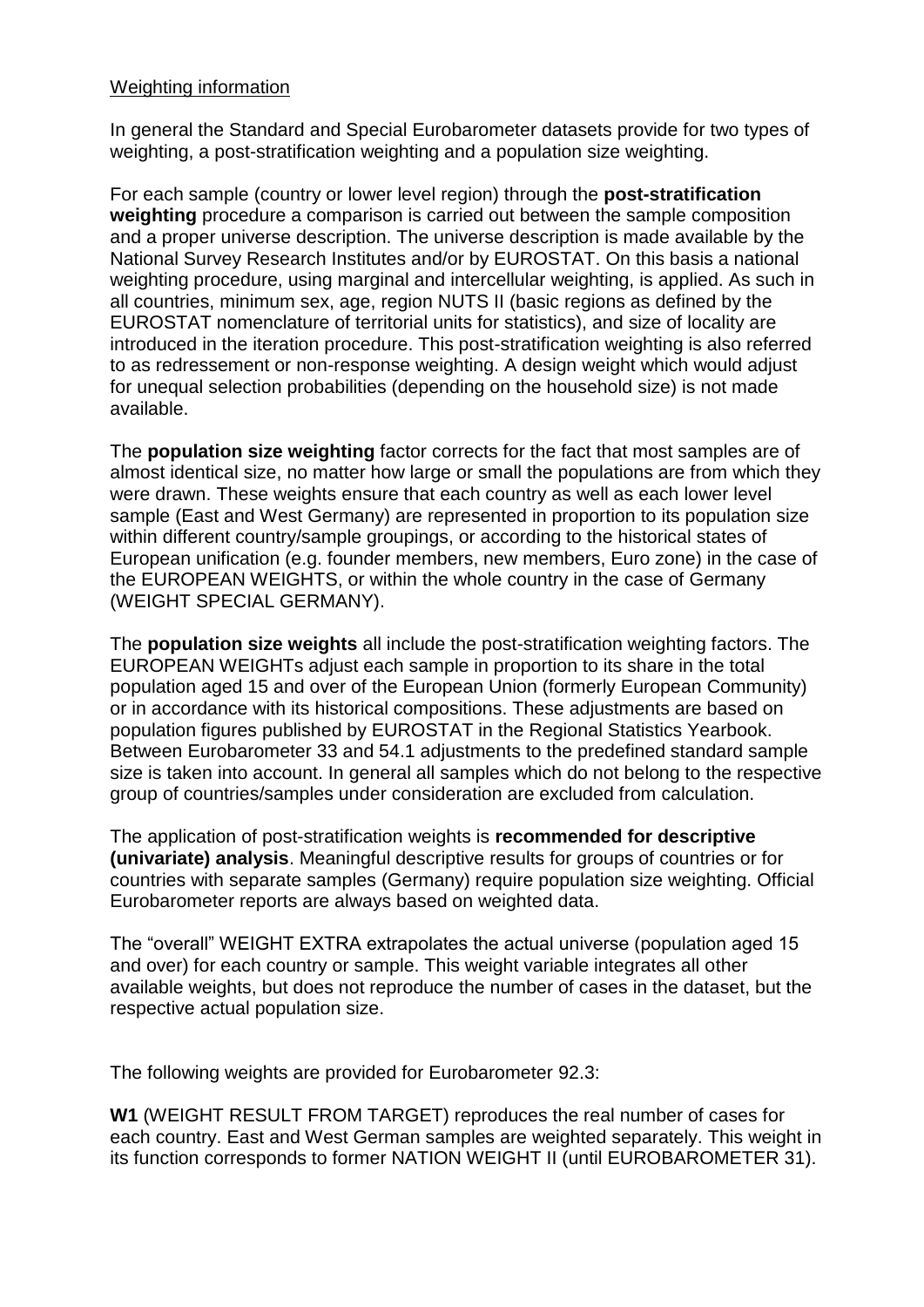**W3** (WEIGHT GERMANY) adjusts the East and the West German samples to their respective proportions in the united Germany. All other samples are excluded. This weight should be used whenever the united Germany is to be analysed as a whole.

**W22** (WEIGHT EU27) includes all 25 member countries after the 2004 enlargement, and the new members as of 2007 Romania and Bulgaria; **W24** (WEIGHT EU NMS 12) refers to the group of the twelve new members as of 2004/2007, all other samples are excluded from calculation.

**W14** (WEIGHT EU25) refers to the EU member countries as of the 2004 enlargement; **W13** (WEIGHT EU NMS 10) to the group of the ten new members at times. In both cases all other samples are excluded from calculation.

**W11** (WEIGHT EU15) refers to the EU members after the 1995 enlargement. All other samples are excluded from calculation; **W10** (WEIGHT EU NMS 3) separates the three new members at times.

**W8** (WEIGHT EU12) excludes Austria, Sweden and Finland from the EU 15 group, and the latter two include East Germany; **W9** (WEIGHT EU12+) includes East Germany; **W7** (WEIGHT EU10) in addition excludes Spain and Portugal (enlargement 1986), and the latter two include East Germany; **W6** (WEIGHT EU9+) also excludes Greece (enlargement 1981), and the latter two include East Germany.

**W5** (WEIGHT EU6) refers to the six EC founder members: France, Belgium, the Netherlands, West Germany, Italy, and Luxembourg and the latter two include East Germany. All other samples are excluded from calculation.

**W95** (WEIGHT EU CC4) refers to the group of all candidate countries at the time of the fieldwork, i.e. Turkey, Macedonia, Montenegro and Serbia. In each case all other samples are excluded from calculation.

**W23** (EU28) refers to the EU28 countries (EU27 plus Croatia; membership as of July 2013); **W94** (WEIGHT EU NMS 13) groups the 13 new member countries for the enlargement period 2004 to 2013.

**W97** (WEIGHT EU CC BALKANS) separates the group of Balkan Candidate Countries Macedonia, Montenegro, Serbia and Albania. In each case all other samples are excluded from calculation.

**W92** (WEIGHT TOTAL) refers to the total of all countries / samples as a whole, i.e. EU28 plus the five Candidate Countries (W100) and the Turkish Cypriot Community (Northern Cyprus).

**W100** (WEIGHT EU CC5) refers to the Candidate Countries as of March 2015, i.e. Turkey, Macedonia, Montenegro, Serbia and Albania, but now excluding Iceland. All other samples are excluded from calculation.

**W29** (WEIGHT EURO ZONE 15) separates the 15 countries which introduced the EURO as of 01/01/2002 (Belgium, Germany, Ireland, Spain, France, Italy, Luxembourg, the Netherlands, Austria, Portugal, Finland and Greece), 01/01/2007 (Slovenia) and 01/01/2008 (Cyprus, Malta); **W30** (WEIGHT NON EURO ZONE 15) refers to the rest of the EU 27 member countries which so far did not introduce the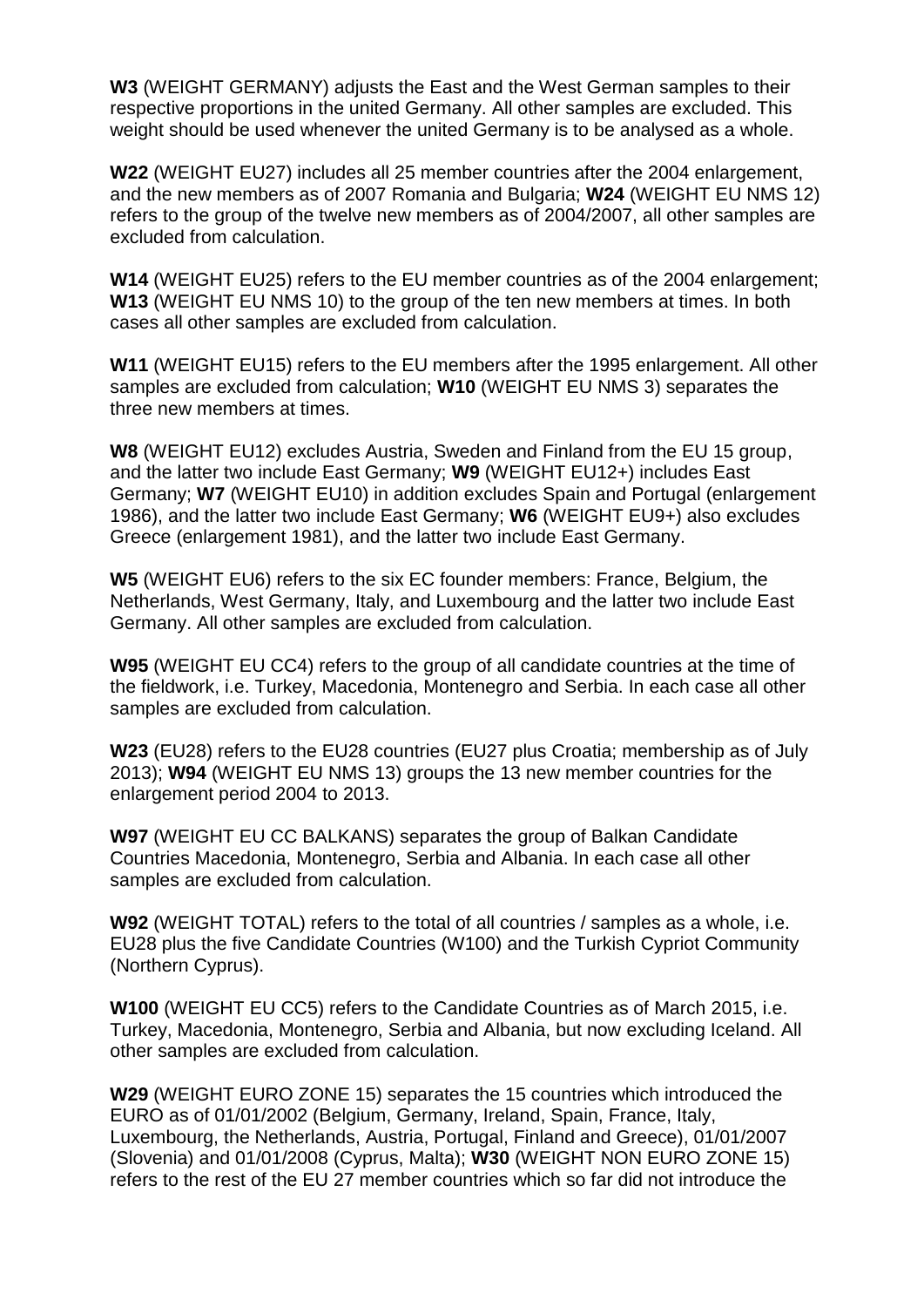common currency, grouped as a whole. In each case all other samples are excluded from calculation.

**W81** (WEIGHT EURO ZONE 16) separates the 16 countries which introduced the EURO as of 01/01/2002 (Belgium, Germany, Ireland, Spain, France, Italy, Luxembourg, the Netherlands, Austria, Portugal, Finland and Greece), 01/01/2007 (Slovenia), 01/01/2008 (Cyprus, Malta) and 01/01/2009 (Slovakia); **W82** (WEIGHT NON EURO ZONE 16) refers to the rest of the EU 27 member countries which so far did not introduce the common currency, grouped as a whole. In each case all other samples are excluded from calculation.

**W89** (WEIGHT EURO ZONE 17) adds ESTONIA to the group of EURO zone countries as of January 2011. **W90** (WEIGHT NON EURO ZONE 17 EU27) refers to the group of EU27 countries which as of January 2011 did not introduce the common currency.

**W98** (WEIGHT EURO ZONE 18) adds LATVIA to the group of EURO zone countries as of January 2014. **W83** (WEIGHT NON-EURO ZONE 18 EU27) references the EU27 countries, **W99** (WEIGHT NON-EURO ZONE 18 EU28) the EU28 countries which as of January 2014 did not introduce the common currency. In each case all other samples are excluded from calculation. **W84** (WEIGHT NON EURO ZONE 18 NMS 12) refers to the non-EURO zone 18 countries among the 12 new members as of 2004/2007. In each case all other samples are excluded from calculation.

**W85** (WEIGHT EURO ZONE 19) adds LITHUANIA to the group of EURO zone countries as of January 2015. **W86** (WEIGHT NON-EURO ZONE 19 EU28) references the EU28 countries, which as of January 2015 did not introduce the common currency. **W87** refers to the EU28 countries minus the United Kingdom**.**

**W19** (WEIGHT CONTINENTAL EUROPE), **W25** (WEIGHT SOUTHERN EUROPE), **W26** (WEIGHT NORTHERN EUROPE) and **W27** (WEIGHT EASTERN EUROPE) provide a geographic grouping of the EU28 countries as indicated in the variable label. (Note: Continental Europe here also includes the United Kingdom and the Republic of Ireland.)

**WEX** extrapolates the actual universe (population aged 15 or more) for each country (all samples), i.e. this weight variable integrates all other available weights, but does not reproduce the number of cases in the dataset.

# Remarks about this dataset version

- Modules QA to QE in the standard Eurobarometer context and largely replicating questions asked in the context of Eurobarometer 91.5 (ZA7576) and Eurobarometer 90.3 (ZA7489).
- Module QF "Europeans and Artifical Intelligence" is newly introduced.
- Module QG "Food safety" is newly introduced and surveyed only in the candidate countries. It was implemented on behalf of the European Food Safety Authority (EFSA).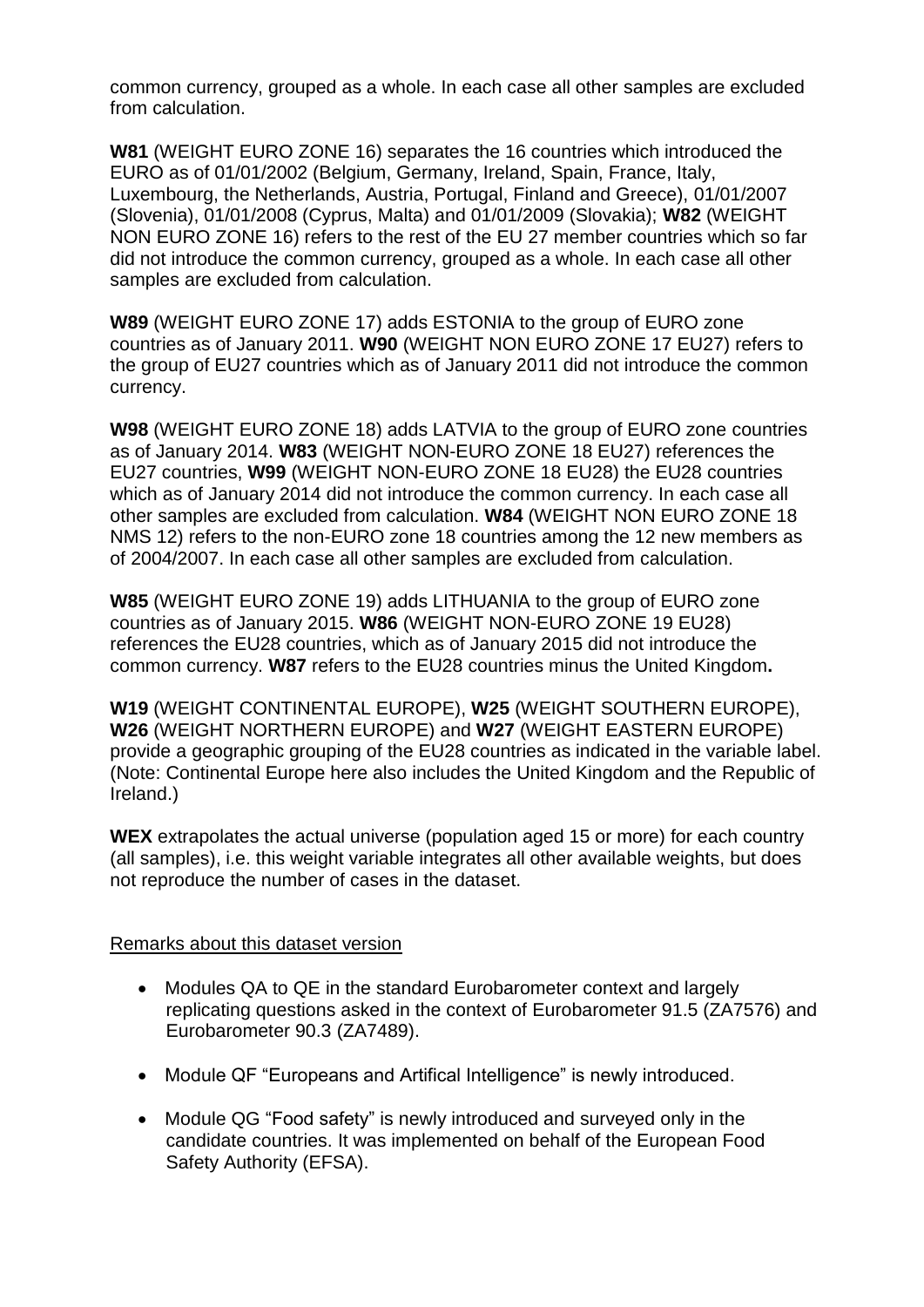- Region NUTS 2 categories for PORTUGAL have been edited and adapted to changes as of 2002 (NUTS version 2003) which are reflected in Eurobarometer starting with wave 62 (confirmed by TNS). Region NUTS 1 categories for GREECE have been edited correcting for the non-coverage of Ionian and Aegean Islands starting with Eurobarometer 62 (confirmed by TNS).
- Starting with Eurobarometer 89.2 no separate sample is drawn for Northern Ireland, which is now covered by the sample for the United Kingdom. Accordingly, the formerly available weight variable w4 "WEIGHT UNITED KINGDOM" is obsolete and no longer included in the dataset.
- The fieldwork dates implied by the values in protocol variable p1 (date of interview) differ slightly from those indicated in the technical specifications provided by Kantar for several countries.
- Please note that the case numbers for North Macedonia and the Turkish Cypriot Community in the dataset diverge from those mentioned in the technical specifications.
- Please note that variables gen1 to gen6 are based on age instead of year of birth, which may entail a slightly inaccurate categorization for some respondents.
- Data for protocol variables p8 (postal code), p9 (sample point number), and p10 (interviewer number) have not been made available.
- Please note that the absence of question numbers ga14 to ga16 and ga18 in the questionnaires and the dataset is intended. The placement of question qa17 after qa19 also is intended and corresponds to the original data delivery.
- The EU28-filter instruction for module QF is missing in the basic questionnaire.
- LANGUAGE OF INTERVIEW in North Macedonia (p13mk) has been corrected according to plausibility consideration and checked against regions (p7mk) with Albanian resp. Macedonian speaking majorities.
- SIZE OF COMMUNITY (p6mk) is not available for North Macedonia.
- Please note that codes 14 and 15 rather than 13 and 14 are exclusive in qc7 ("IMPORTANT VALUES EU: "). This error pertains only to the questionnaires.
- Please note for question ga3c ("IMPORTANT ISSUES CNTRY: ") that three respondents from the Turkish Cypriot Community exceed the maximum number of possible answers.
- Please note that two respondents give substantial answers to qd5\_11 ("EU INFORMATION SOURCES: VIDEO HOSTING WEBSITES") and at the same time are coded 1 ("Mentioned") in qd5.15 ("EU INFORMATION SOURCES: NEVER LOOK FOR (SPONT)").
- Please note that two respondents from the Turkish Cypriot Community indicate an age when stopped full-time education (d8) which is higher than the actual age of the respondent mentioned in d11.